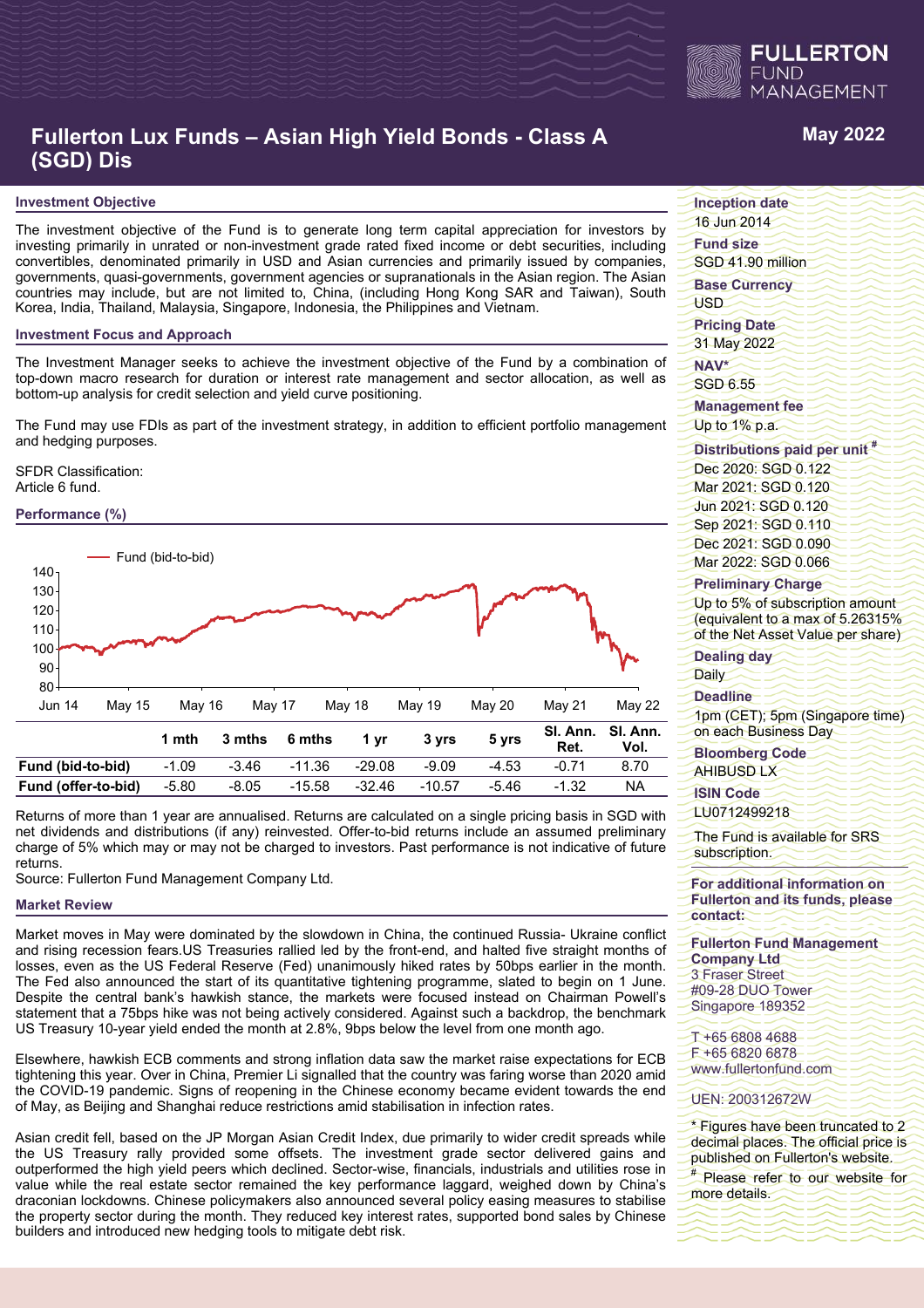#### **Investment Strategy**

China's COVID situation remains on our radar, despite some recent easing of lockdown restrictions. We believe the worst of the city lockdowns was in April and we observed a steady resumption of economic activity from May and June onwards. We remain cautious on China consumer and Macau gaming sectors. The Chinese economy remains at risk of repeated outbreaks and consequent lockdowns which will hamper the country's economic recovery.

Broadly, we observed a step up in China's policy easing measures lately, although the magnitude (to date) is still smaller than in 2020. New policy initiatives are most notable in infrastructure investments while the property policy relaxation is also gaining momentum. Recent policy actions include the reduction in the mortgage rate floor and a 15bps cut to the 5-year loan prime rate. More Chinese cities have also announced property easing measures, such as lower mortgage rates and reduction in down payment ratios. We expect more easing measures by the local governments to follow suit. Notably, select property developers have also received approvals to issue onshore (CNY) bonds together with credit risk mitigation warrants (a type of credit protection instrument). Overall, policy lag suggests the impact from the easing measures on China's housing sector will likely only be felt later in the year. We expect the property sector recovery to be gradual and we continue to exercise prudence. The recent policy easing measures are also likely to disproportionately benefit the stronger developers. On that note, we continue to favour the better-quality developers and we expect credit differentiation to remain a key investment theme.

Elsewhere, there remains significant uncertainty around inflation which is key to our US Treasury view. At the same time, there is a clear trade-off between inflation and growth, with taming inflation taking priority. Overall, we still see upside risks to inflation, especially on the supply-side. With inflation still elevated, policymakers are likely to remain under pressure to keep up a steady pace of hikes. On that note, we retain a negative US duration stance and see near-term risks to higher US Treasury yields. That said, we think near-term recession risks are still manageable and kept at bay by the resilience of the private sectors, relatively healthy saving rates and tight labour markets.

# **Geographical Breakdown** China 26.1% Hong Kong 10.6% India 28.0% Indonesia 15.5% Macau 2.1% Philippines 7.1% Others 0.7% Cash and cash equivalents 6.9%

#### **Rating Breakdown**

| <b>BBB</b>                | 10.0% |
|---------------------------|-------|
| BB                        | 56.4% |
| B                         | 23.3% |
| CCC                       | 0.4%  |
| Cash and cash equivalents | 9.9%  |
|                           |       |

## **Top 5 Holdings**

| Network 121 Ltd 5.65% PERP              | $4.2\%$ |
|-----------------------------------------|---------|
| NWD Finance (BVI) Ltd 6.25% PERP        | $4.1\%$ |
| Globe Telecom Inc 4.2% PERP             | $4.1\%$ |
| Shriram Transport Finance 5.1% Jul 2023 | 3.6%    |
| Abja Investment Co 5.45% Jan 2028       | 3.0%    |

#### **Fund Characteristics**

| Average duration (years) | 2.8   |
|--------------------------|-------|
| Yield to Worst           | 10.1% |

Credit Rating : Where the security is not rated by external rating agencies, Fullerton's internal rating methodology will apply. Yield to Worst (YTW): Refers to YTW in base currency. Not guaranteed. Past performance is not necessarily indicative of future performance.